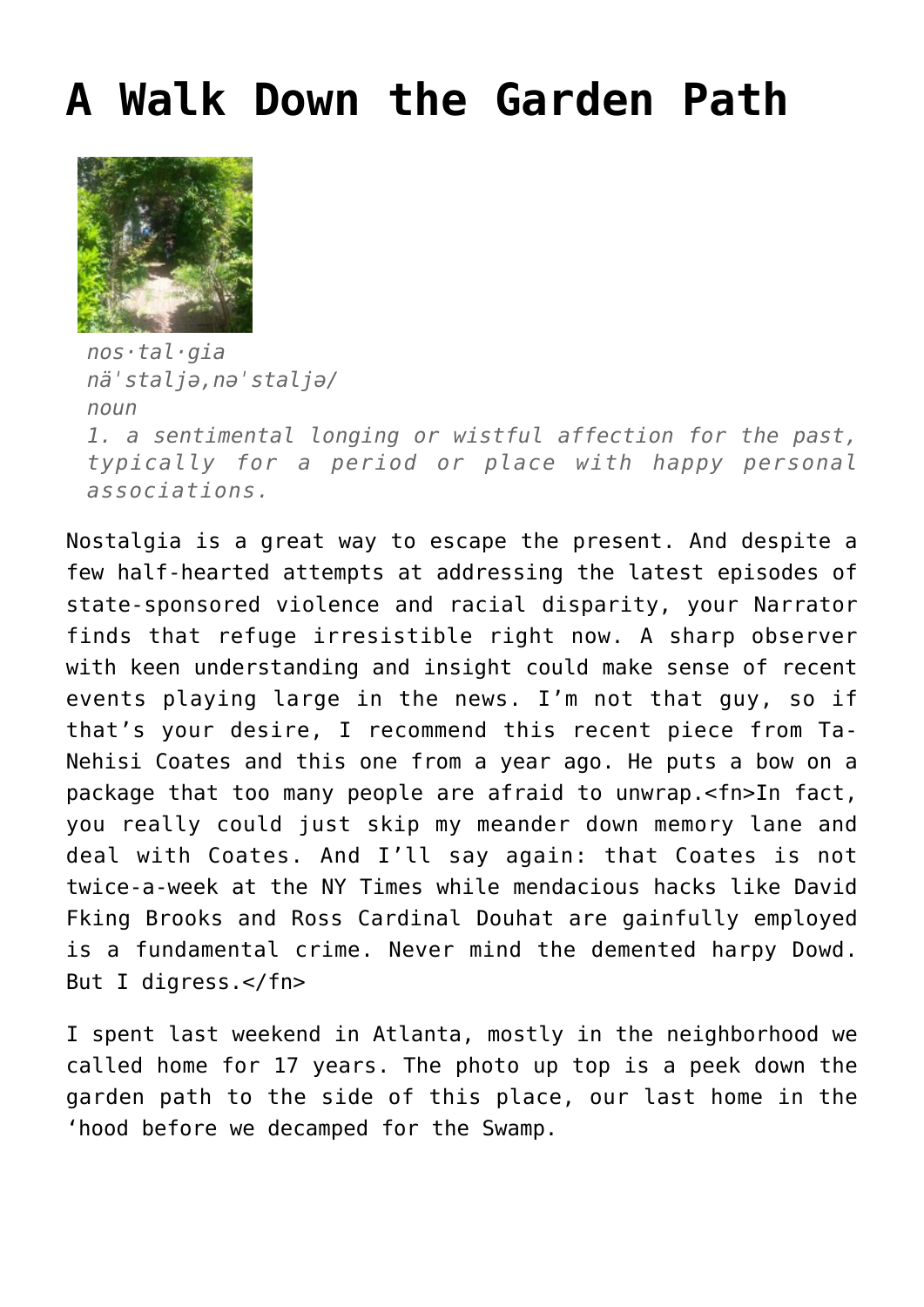

The Home of Aspiration! The CCA

This former Sunday school building was our home from 2002 to 2006. We lived upstairs in a gorgeous loft-style aerie. Downstairs was home to the Center for Creative Aspiration, a 501(c)(3) arts organization that we established to host a variety of fun, rewarding, and indescribable experiences. See that landscaping? We did that. After we left, the grounds fell into sad disarray, but recent new owners have reclaimed the beauty.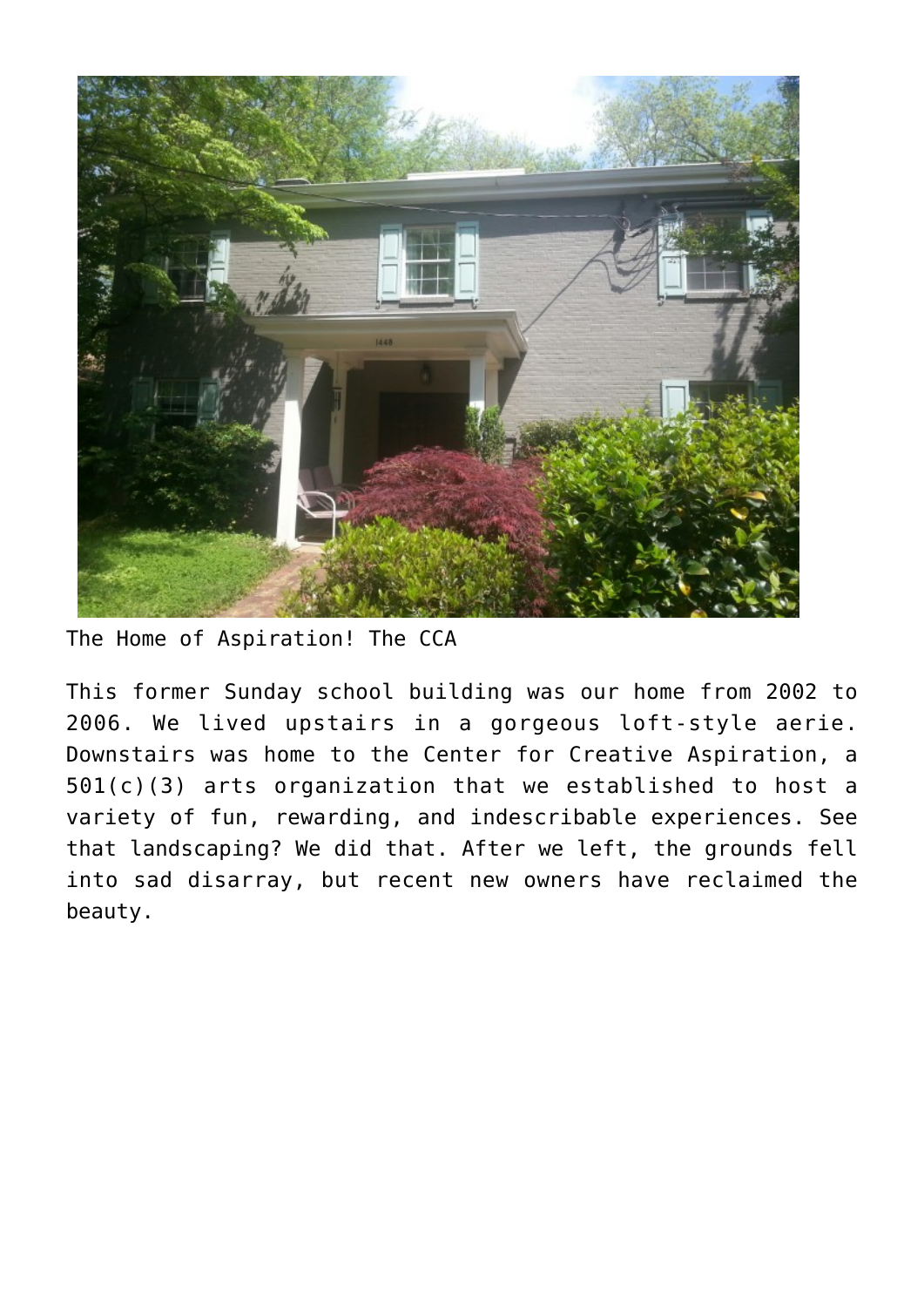

I love that little maple tree.

Also, too…the church next door, which closed right after its 100th anniversary celebration in 2003, has been resurrected<fn>See what I did there?</fn> and is now home to a vital, primarily Africa-American congregation. Even cooler: the downstairs of the church is now home to a  $501(c)(3)$  arts and music organization called HealiUm.<fn>That alone kind of makes this a My Favorite World post.</fn>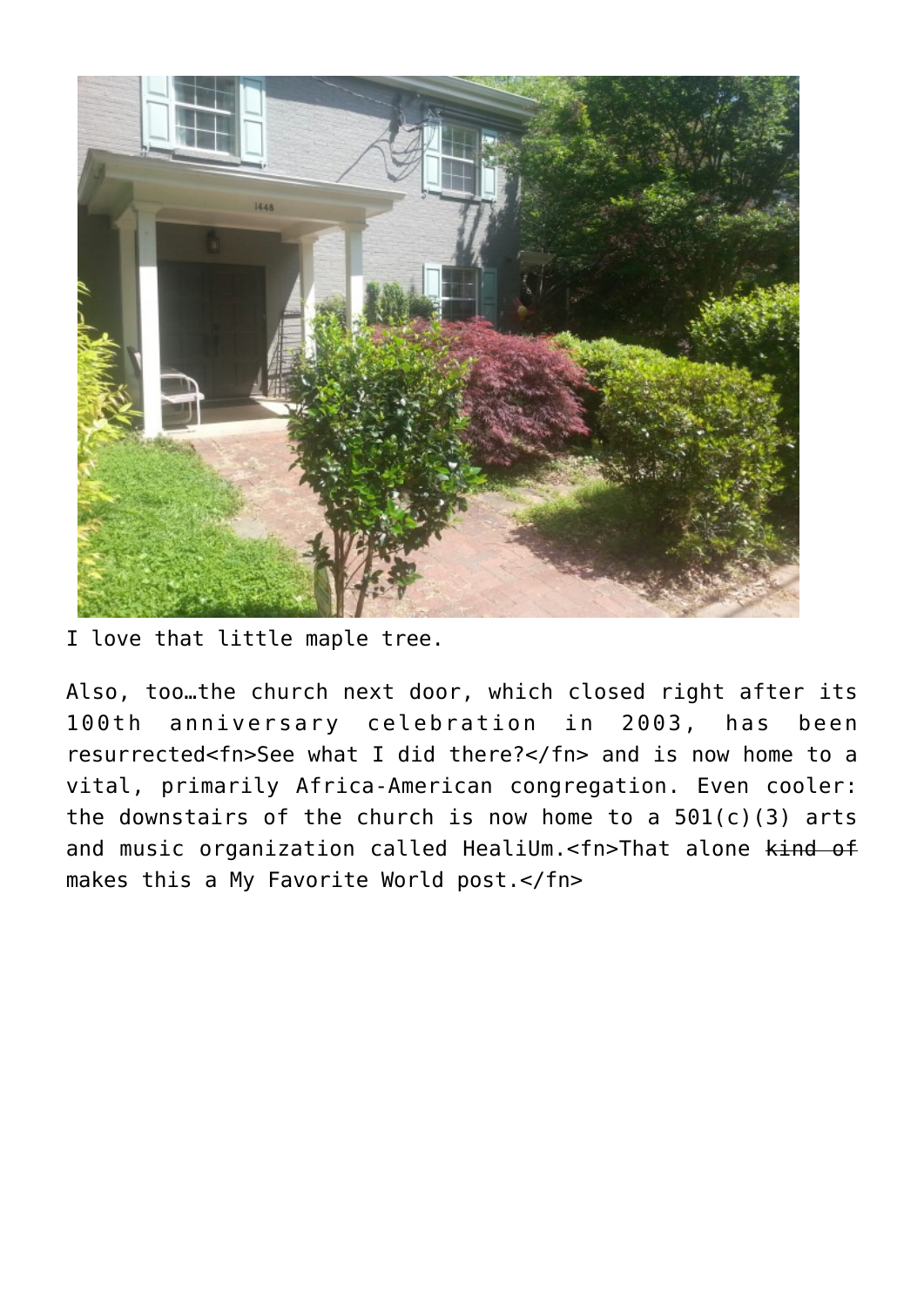

Crazy Carl doesn't come screaming at you from the darkness any more.

As much as I loved living at the CCA, it's the Blue House that still has a hold on my heart.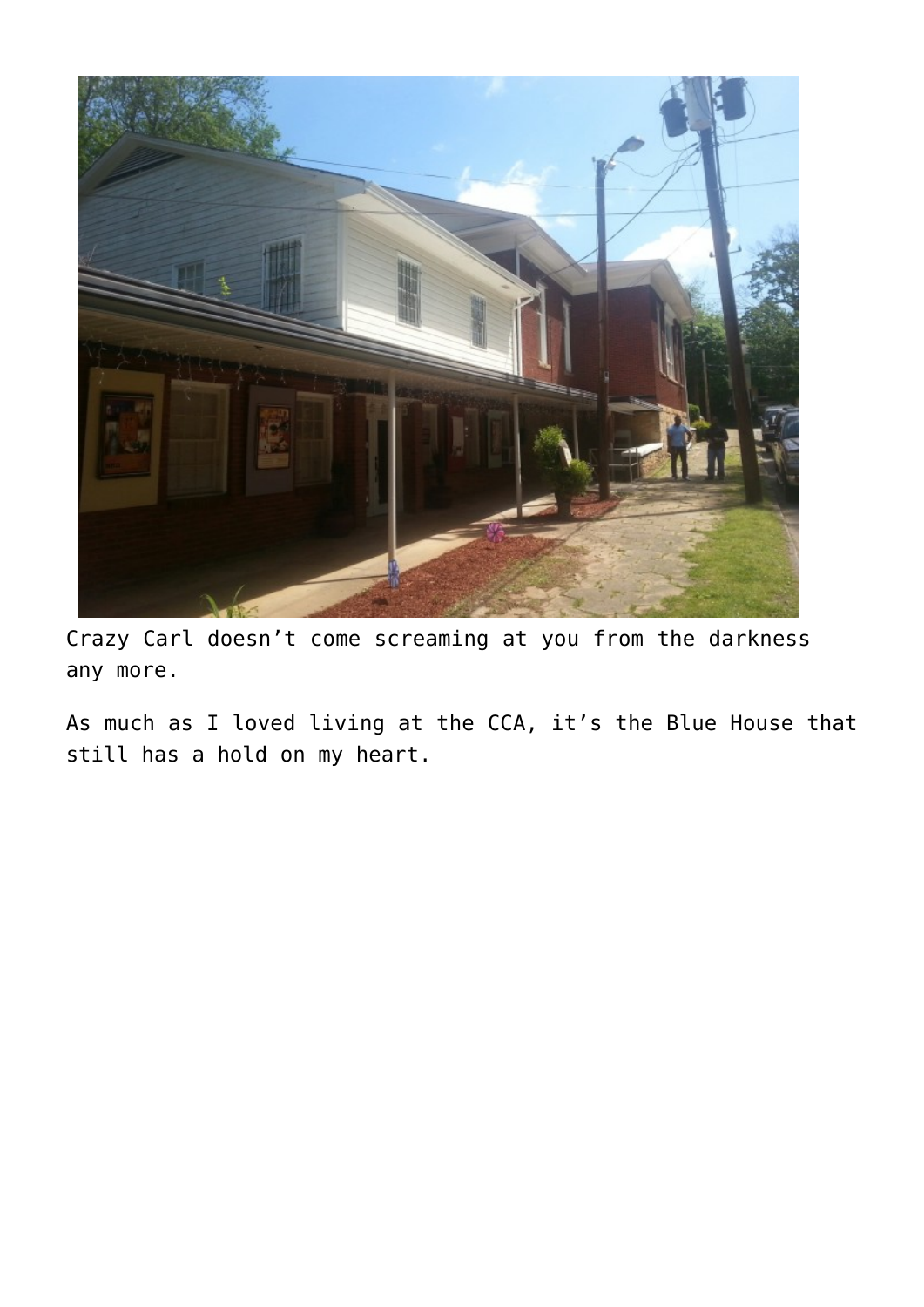

I expected to leave this house feet-first. I really thought it was the last stop.

The Blue House is a classic Craftsman built in 1907. We lived there from 1993 to 2002. The first time I walked in, I felt like this house belonged to me.

Standing outside last weekend, I still have that feeling. The current owners are terrific friends who moved from three doors down, because they also love this house. It shows.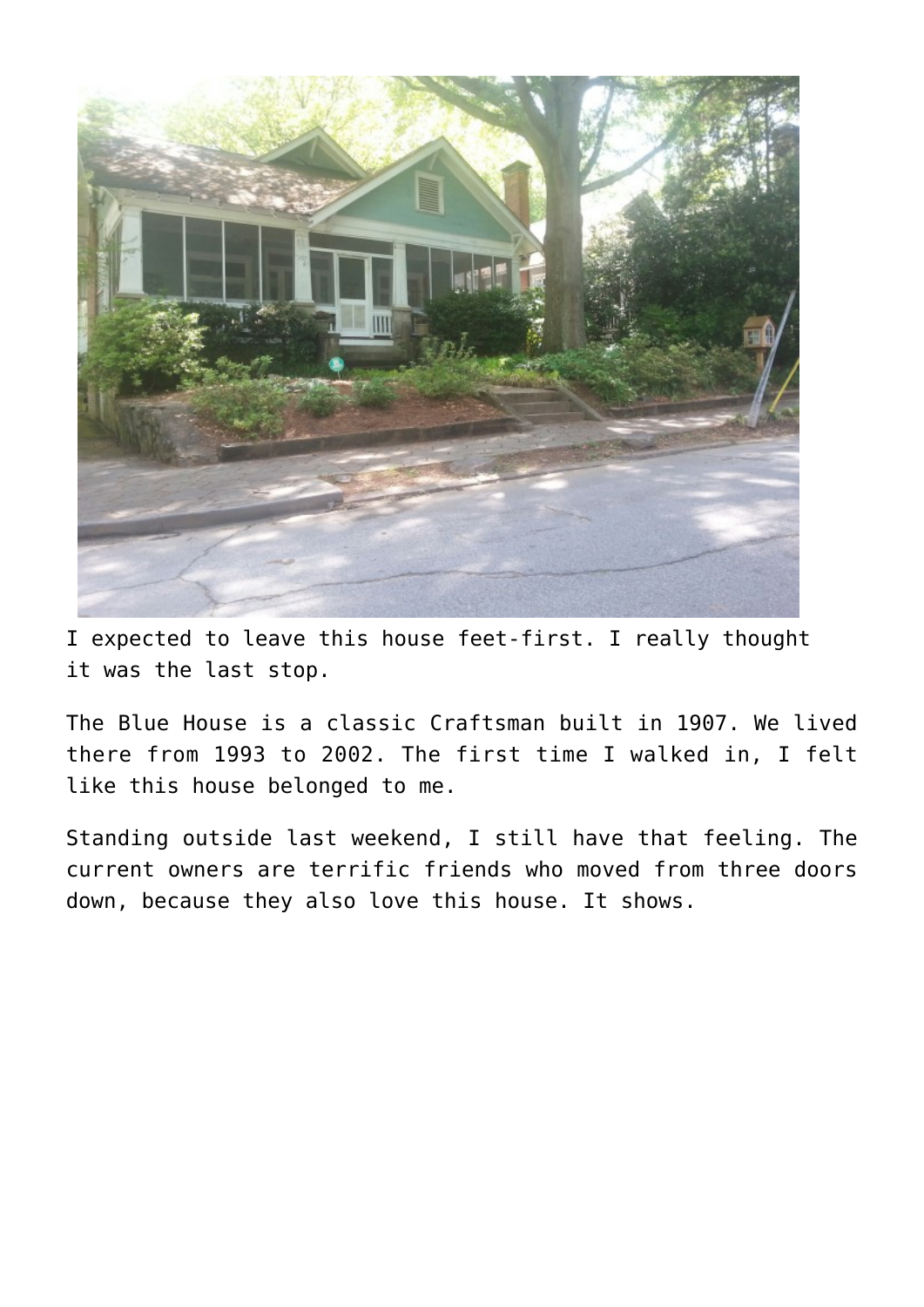

Note the little library. My Favorite World.

The library is their addition. They've also restored the floors and much of the original detail. The yard looks even better than when we left. But they had limits.

A few years ago when I drove by they were outdoors and invited me in. As I walked in, I was wondering (and dreading) what they had done to cover the 360° mural Judy had painted in the dining room. This was a very personal piece that featured idealized-but-recognizable versions of the two of us, our daughter (pre-Ben days), and our dogs Starr and Fira. So it was reasonable that the new owners would get rid of it.

Wrong. As they told me: "It's part of the house!"

As I was going all verklempt<fn>Like I'm doing as I write this.</fn>, Liz invited me to look at the kitchen. It was gorgeous, completely re-done the way we would have done it. She waved me over to the door to the basement. And there, with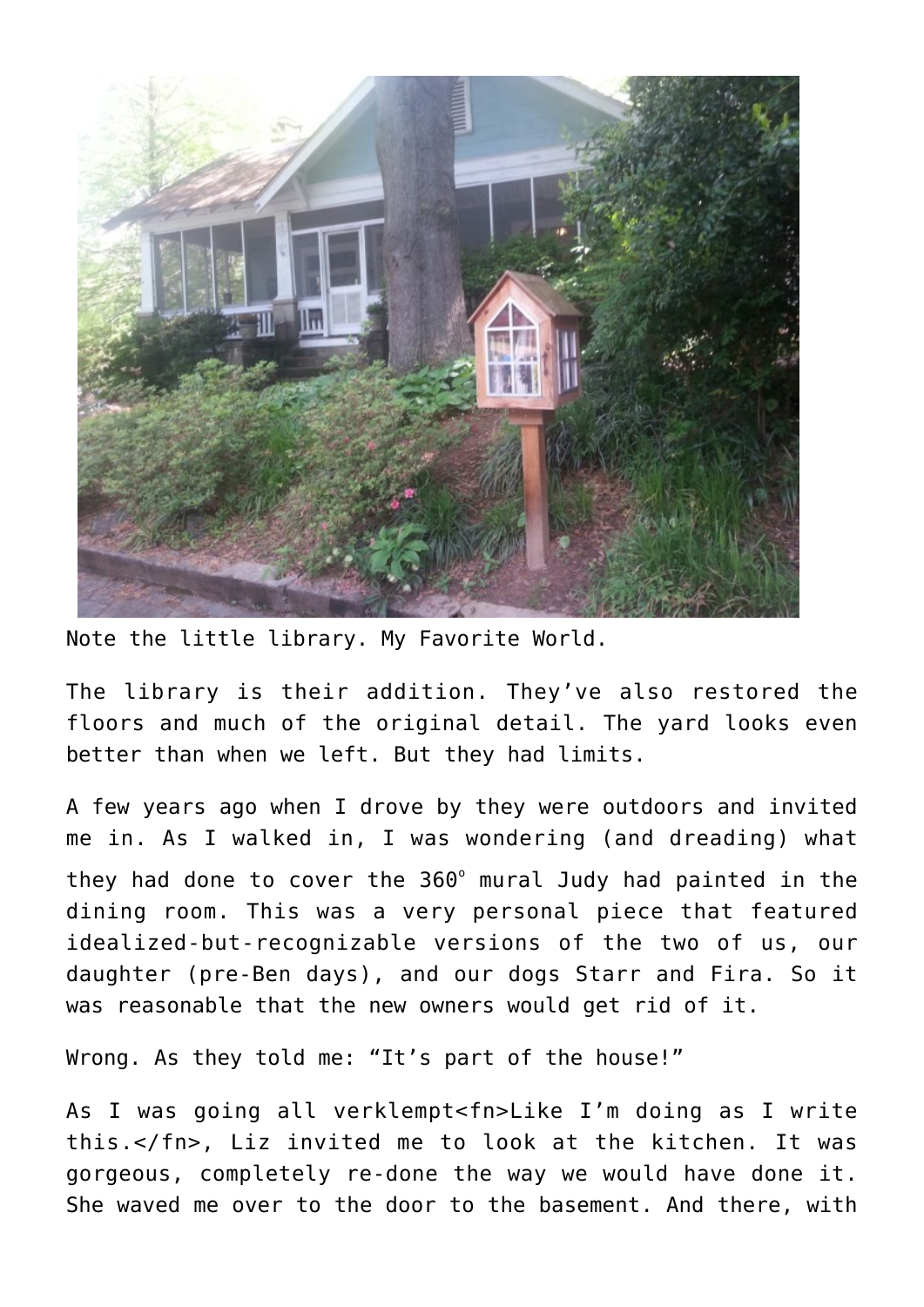a completely new and different paint job covering everything else, was the door jamb where we tracked the kids' height with pencil marks…unpainted and unchanged except for the additions of their kids' height markers and dates. They had re-painted everything…except for one side of one door jamb.

I said some quick goodbyes and thank yous and scurried out of there in time to save my meltdown for the inside of my car as I sat looking at this view of My Favorite House.



The view from the back. I love that maple tree.

They weren't home last weekend, but several of our old friends and neighbors were, and we held an impromptu street party, and while I was not wishing I still lived there, I was pretty well washed in the water and enjoying the warmth of both the memories and the present moment.

Both these houses represent some pretty significant moments in the lives of our little clan. Children arriving. Dogs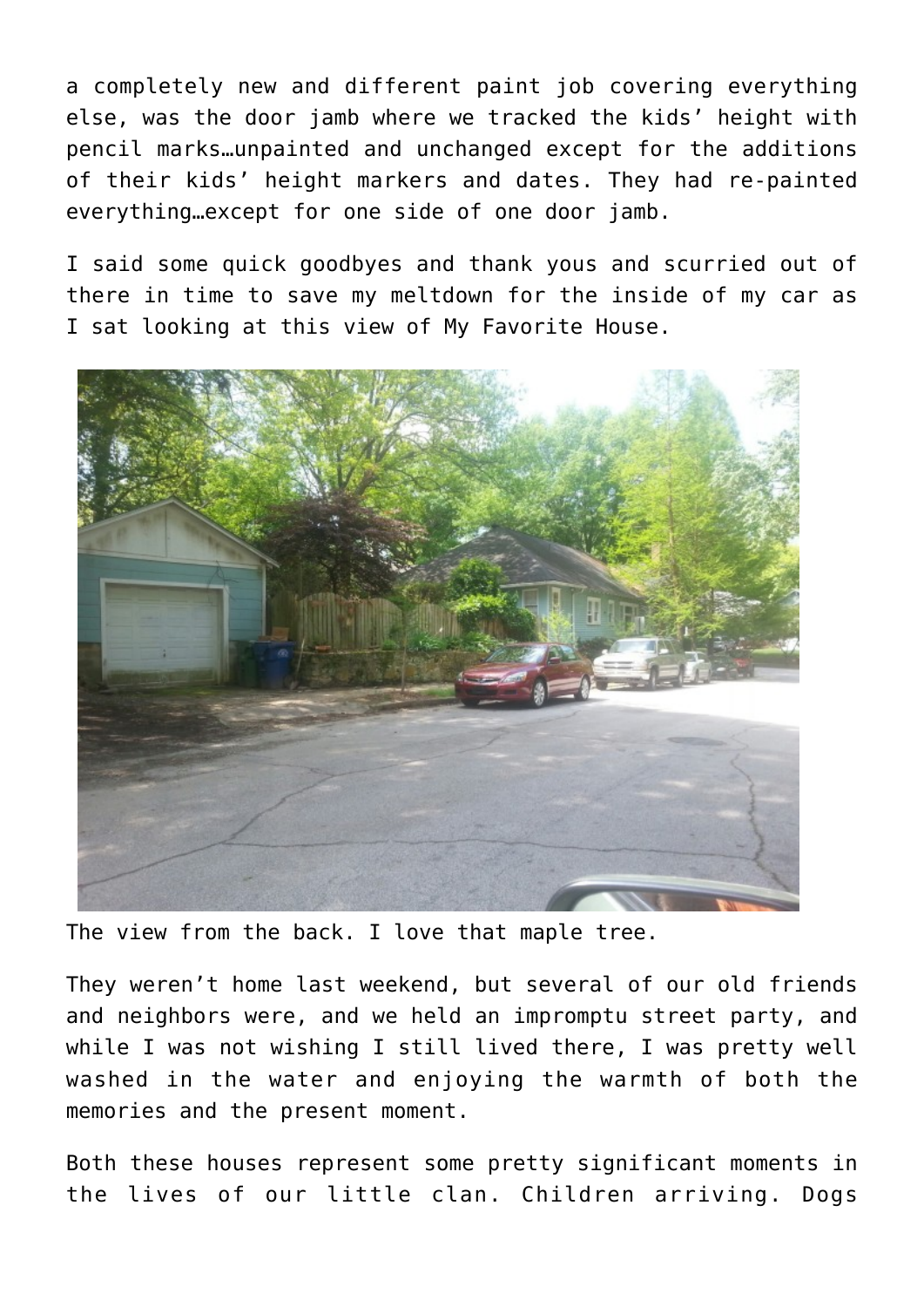departing. Concerts played and recordings made. Musicians of substantial and lesser renown from all over the world stayed here while on tour. The CCA hosted 18 guitar players for a 3 month stretch in 2003, thereby guaranteeing Judy an aisle seat in Heaven. Shortly after that, the [California Guitar Trio](http://www.cgtrio.com/) moved in for a 2-week writing and rehearsing retreat. We hosted some great friends and their gang who had to flee Katrina damage, up to a dozen at one point.



18 guitarists for 3 months. How cool is that?

Lots of good things happened there. And for a brief time last weekend, the memories of that time gave me a tremendous sense of comfort and understanding of my place in the world, both then and now.

And then I drove home, with plenty of time to reflect. And as I approached my current home of almost 7 years<fn>Ho-leee shit!</fn>, I realized that I couldn't imagine a better place for me to live now than this one.